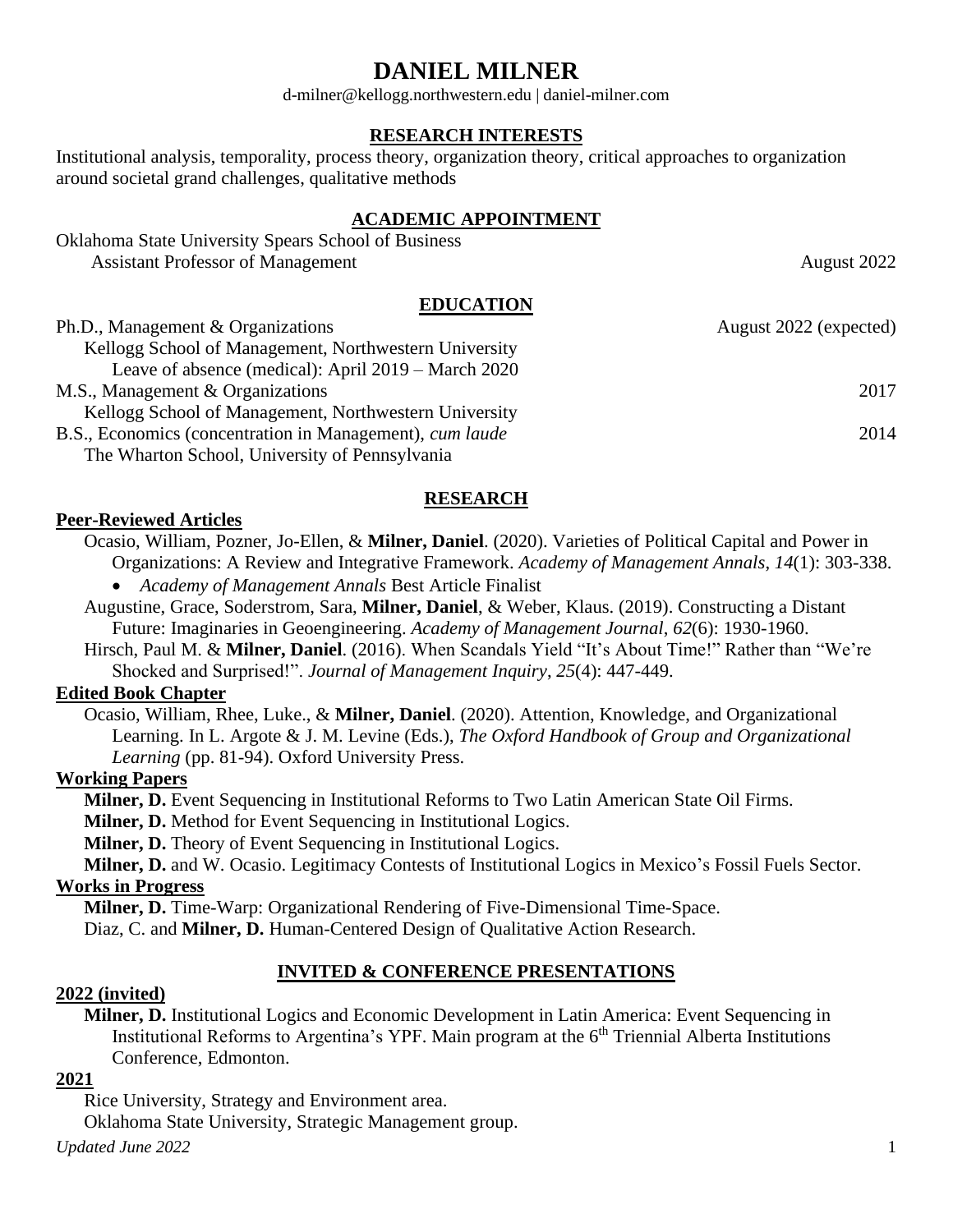## **INVITED & CONFERENCE PRESENTATIONS (con't)**

**2021**

**Milner, D.** Institutional logics and path realization in policy reforms to Argentina's YPF. Sub-theme 22 – *Comparative Institutional Perspectives on Alternative Forms of Organizing around Social Problems* at the 37<sup>th</sup> EGOS Colloquium (virtual).

#### **2020**

- Doctoral Student Consortium, Organization & Management Theory Division. At the 80<sup>th</sup> Annual Meeting of the Academy of Management (virtual).
- Doctoral Student Consortium, Organizational Development & Change Division. At the 80<sup>th</sup> Annual Meeting of the Academy of Management (virtual).
- **Milner, D.** Institutional logics and economic development in Latin America. Sub-theme 12 *Institutions, Innovation, Impact: Temporal, Spatial and Material Foundations of Institutional Innovation and Change* at the 36<sup>th</sup> EGOS Colloquium (virtual).
- EGOS Pre-Colloquium PhD Workshop at the 36<sup>th</sup> EGOS Colloquium (virtual).

#### **2018**

- Doctoral Student Consortium, International Management Division. At the 78<sup>th</sup> Annual Meeting of the Academy of Management, Chicago.
- **Milner, D.** and W. Ocasio. Legitimacy Contests and the Development of Institutional Logics: Neoliberalism in Mexico's Petroleum Sector. Sub-theme *More to Talk About: Unexpected Roles of Language in Organizing* at the 34<sup>th</sup> EGOS Colloquium, Tallinn.
- **Milner, D.** and W. Ocasio. Legitimacy Contests and the Development of Institutional Logics: Neoliberalism in Mexico's Petroleum Sector. PhD Workshop at the 5<sup>th</sup> Triennial Alberta Institutions Conference, Edmonton.

#### **2017**

**Instructor**

- Augustine, G. L., **D. Milner**, S. Soderstrom, and K. Weber. Constructing the Future (Im)perfect: Geo-engineering Solutions to Climate Change. Symposium *Imagined Futures and Economic Mobilization* at the 77<sup>th</sup> Annual Meeting of the Academy of Management, Atlanta.
- **Milner, D.** and W. Ocasio. Neoliberalism in Mexico's Petroleum Sector: An Institutional Logics Perspective. Symposium *Theorizing with History: Lessons from the Study of Institutional Logics and Imprinting* at the 77<sup>th</sup> Annual Meeting of the Academy of Management, Atlanta.
- **Milner, D.** Neoliberalism in Mexico's Petroleum Sector: An Institutional Logics Perspective. Sub-theme *The Multiplicity of Institutional Logics* at the 33<sup>rd</sup> EGOS Colloquium, Copenhagen.
- **Milner, D.** and W. Ocasio. Like Oil and Water: Assimilation of Field-Level Logics in the 2013 Neoliberal Reforms to Mexico's Petroleum Sector. Kellogg-Booth Student Symposium, Chicago.

## **TEACHING**

| məu uctvi                                                        |             |
|------------------------------------------------------------------|-------------|
| <i>Leadership in Organizations</i> (Northwestern undergraduates) | Fall 2021   |
| <b>Teaching Assistant</b>                                        |             |
| Northwestern University (MBA; * denotes guest lecture)           |             |
| Leadership in Organizations*                                     | 10 sections |
| <b>Strategy Implementation</b>                                   | 2 sections  |
| Power in Organizations                                           | 4 sections  |
| Leading the Strategic Change Process                             | 2 sections  |
| Managing Organizations for Growth                                | 1 section   |
| Leading and Managing Diverse Organizations                       | 1 section   |
| <b>Negotiation Strategies</b>                                    | 2 sections  |
| Bargaining                                                       | 1 section   |
|                                                                  |             |